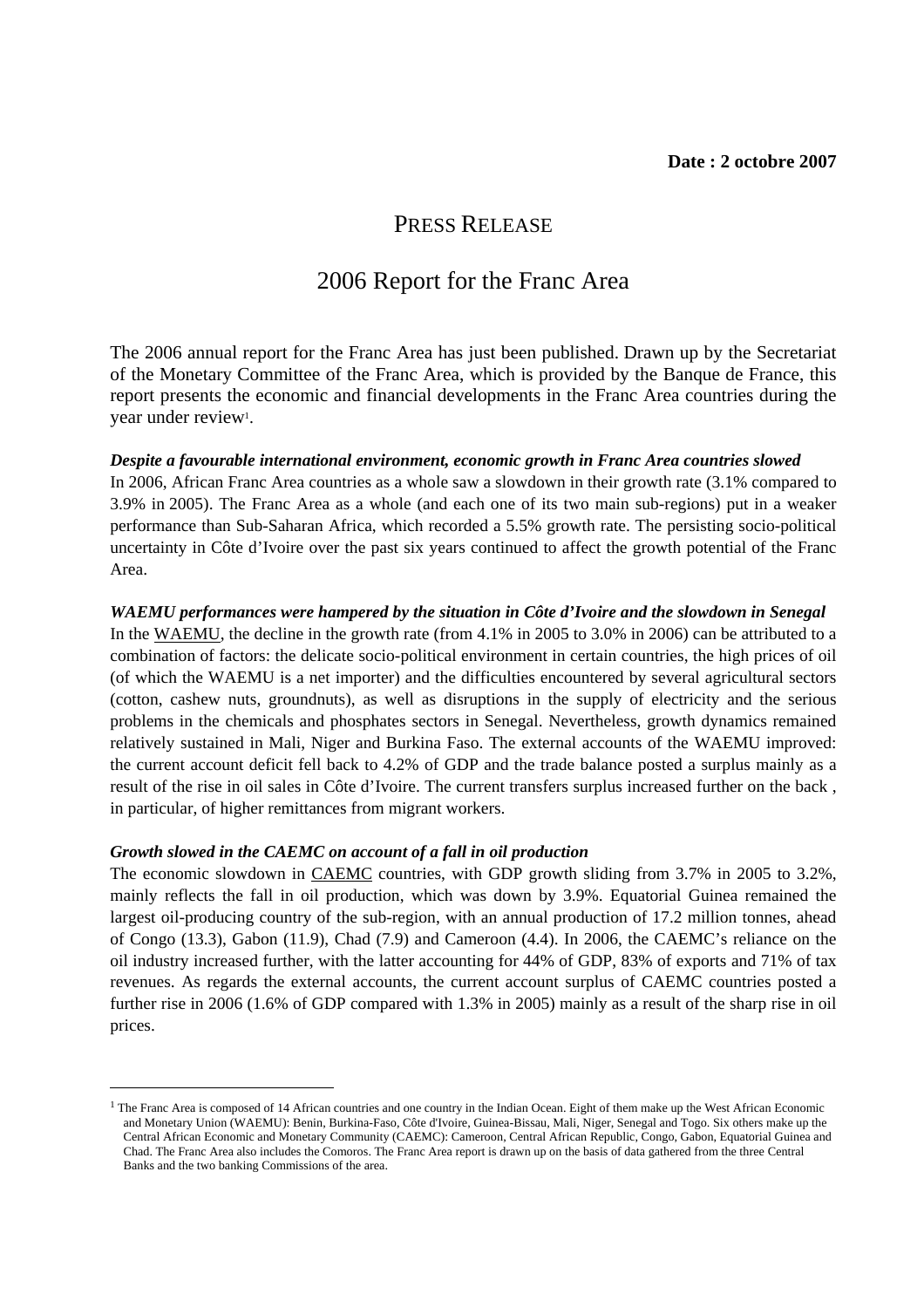In 2006, economic growth in the Comoros recorded a slight decline (2.4% in 2006 compared with 2.8% in 2005) due to a fall in exports of the main cash-generating products and persisting socio-political uncertainty.

*(NB: The 2006 report contains a series of boxes, prepared by the three central banks of the Area, on the structural developments in foreign trade of the African Franc Area countries over the past 10 years.)* 

## *Inflation posted a significant decline in the WAEMU and a rise in the CAEMC*

In the WAEMU, prices posted an average increase of 2.3% compared with 4.3% in 2005. This slowdown is attributable to the rise in local crop and cereal production in 2005-2006; it was partly offset by the increase in the prices of fuel and transport. In the CAEMC, inflation rose to 5.3% from 2.9% in 2005. This increase resulted, to varying degrees depending on the country, from the rise in hydrocarbon prices and the insufficient supply of local crop and cereal. In addition, the monetary and fiscal environment (with ample bank liquidity and oil surpluses fuelling domestic demand) is conducive to the build-up of inflationary pressures. In the Comoros, the good performance of local crop production did not enable inflation to be reduced (3.4% in 2006, compared with 3.2% in 2005).

## *The inflation rate in the Franc Area was still considerably lower than that of the rest of Sub-Saharan Africa*

In 2006, African Franc Area countries continued to post better results than Sub-Saharan Africa (11.8%). The Franc Area's performance in terms of inflation is well established: between 1997 and 2006, the average annual inflation rate stood at 2.3% in the WAEMU and 2.4% in CAEMC countries, compared with 12% for the whole of Sub-Saharan Africa.

This lower inflation can primarily be attributed to the nominal pegging of the CFA and Comorian francs to the euro. Franc Area countries thus benefit from the low level of inflation in the euro area, which curbs the rise in the price of imports from this anchor area, and from the stability of their currency, which helps to contain the cost of their imports, notably energy imports, from the rest of the world.

# *A fiscal position still fragile in the WAEMU; an improvement largely ascribable to oil revenues in the CAEMC*

In the WAEMU, the government deficit dipped from 2.8% of GDP in 2005 to 2.5% in 2006. This reduction is due to enhanced tax recovery, albeit strongly offset by a pronounced increase in public spending, in particular (like in CAEMC) by often record levels of transfers/subsidies to sectors experiencing difficulties. Some countries continued to experience cash flow pressures, which led to the accumulation of further external payment arrears (Côte d'Ivoire, Guinea-Bissau, Togo).

The budget surplus of CAEMC countries increased further, jumping from 8.7% of GDP in 2005 to 11.7% in 2006. This improvement is chiefly due to the surge in oil revenues, which grew by 47.7%.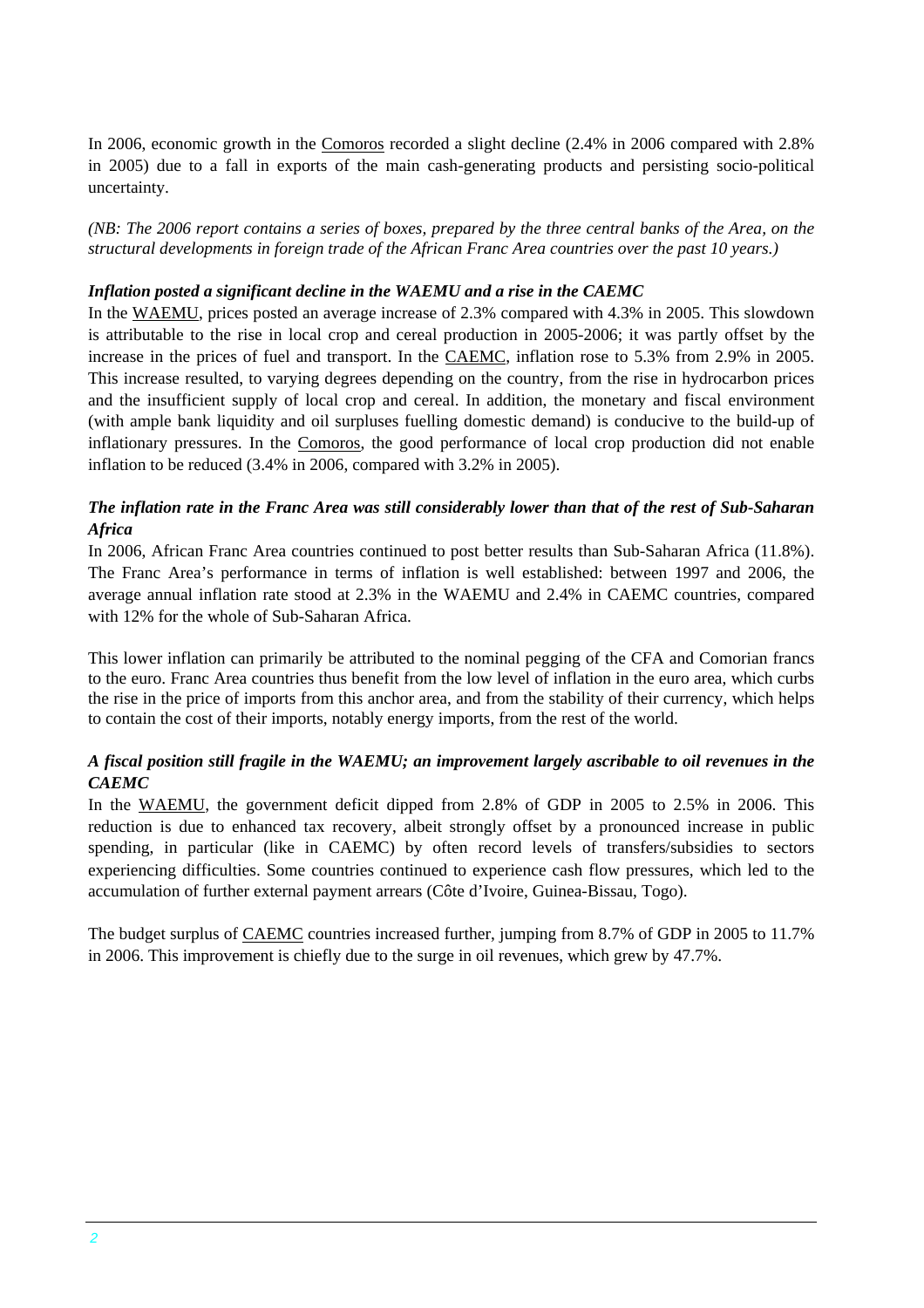### *On the whole, structural reforms were still slow*

Structural reforms (privatisations, transparency of public funds, restructuring of the banking system, sustainable management of natural resources, etc.) are a means for the authorities of strengthening the growth potential of the domestic economies. Despite the progress recorded in some sectors and some countries, these reforms were, on the whole, still slow in 2006, even though there is a general consensus on the need to improve the business environment in order to encourage local and foreign investors and to enhance the Franc Area's ranking on the global scene. In addition, despite a few advances, the regional integration and convergence process is still insufficient.

## *Debt relief and further borrowing*

In 2006, six Franc Area countries (Senegal, Niger, Mali, Benin, Burkina Faso and Cameroon) benefited from the Multilateral Debt Relief Initiative (MDRI) decided by the G8 in 2005. This initiative should make additional funds available in order to enable them to progress towards the achievement of the Millenium Development Goals (MDGs), which requires substantial investment outlays. These countries will have to show caution in managing their public finances and external accounts in order to avoid a new cycle of borrowing. Particular caution needs to be shown as regards bond issuance: the regional public debt market has been growing substantially and this may benefit the economy in many ways (*see, in part 4 of this report, the study* "*the development of public debt markets in Sub-Saharan Africa: the case of WAEMU"*); however, this development may be an incentive to conduct an expansionary fiscal policy and thus result in excess borrowing.

## *In 2007, an improvement is expected both in terms of prices and growth*

According to the BCEAO, economic activity in the WAEMU should grow at a relatively moderate pace (4%). Several important sectors (cash crops, energy, chemicals) experience difficulties that weigh on the activity and need to undergo restructuring, sometimes already underway. Despite major advances, investors are still displaying a wait-and-see attitude on account of the socio-political situation in some countries. Lastly, despite the drop in the price of cereals, the inflation rate could remain above 2%.

According to the BEAC, economic activity in CAEMC countries should expand significantly in 2007, with the growth rate coming close to 5%. Growth is expected to be mainly underpinned by the robustness of the non-oil sector. Inflationary pressures are expected to decline and the increase in consumer prices should reach 3.8%.

In the Comoros, the achievement of the forecasted 3% growth rate is conditional upon the easing of socio-political tensions and the resumption of relations with international financial institutions.

> An overview of the report is available at : http://www.banque-france.fr/gb/eurosys/zonefr/zonefr.htm

## *For further information:*

Communication Directorate, Press Office (00 33 (0)1 42 92 39 00).